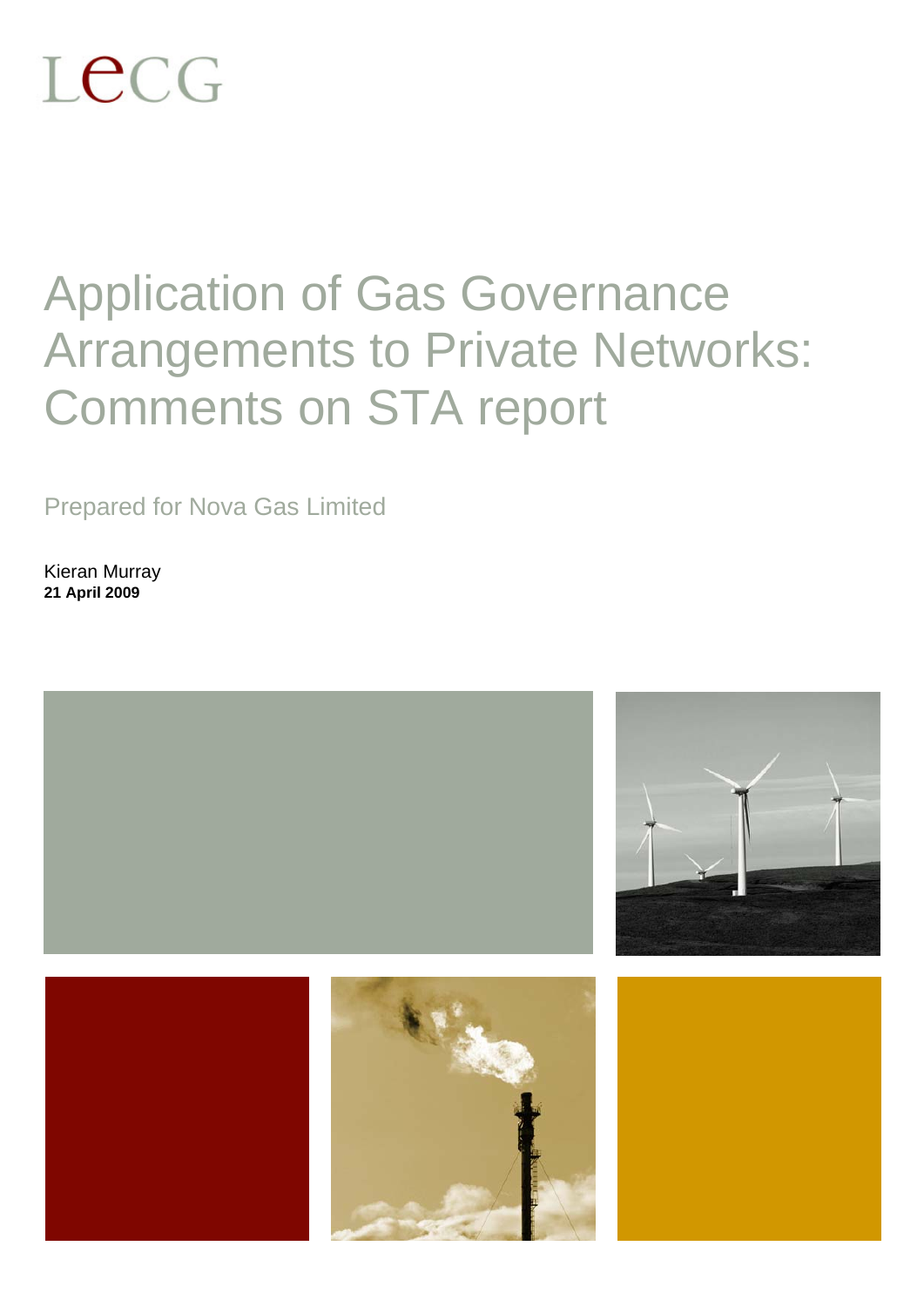## **About the Authors**

**Kieran Murray** works primarily in the fields of public-policy reform, regulation and institutional structure, including market design, particularly in the energy sector. He has served as an economic consultant on regulatory issues and the design of complex contracts for public agencies and private companies in Australia, Canada, New Zealand, Philippines, Tonga, Singapore, Vietnam and the United States. Kieran is a member of the senior executive team for LECG's global energy and environmental practice and is Chair of LECG's operations in Asia Pacific.

#### **About LECG**

LECG is a global expert services firm with highly credentialed experts and professional staff with specialist knowledge in regulation, economics, financial and statistical theories and analysis, as well as in-depth knowledge of specific markets and industries. The company's experts provide independent testimony, original authoritative studies and strategic advice to both public and private sector clients including legislative, judicial, regulatory, policy and business decision-makers.

LECG is listed on the NASDAQ Stock Exchange and has approximately 800 experts and professional staff worldwide. These experts are renowned academics, former senior government officials, experienced industry leaders and seasoned consultants.

#### **WELLINGTON**

#### **AUCKLAND**

Level 9, Axon House, 1 Willeston Street PO Box 587 Wellington 6001 Ph: (64 4) 472 0590 Fax: (64 4) 472 0596

Level 17, West Plaza Building 3-7 Albert Street Auckland 1010 Ph: (64 9) 913 6240 Fax: (64 9) 913 6241

#### **For information on this report please contact:**

| Name:      | Kieran Murray     |
|------------|-------------------|
| Telephone: | ++ 64 4 472 0590  |
| Mobile:    | ++ 64 21 245 1061 |
| Email:     | kmurray@lecg.com  |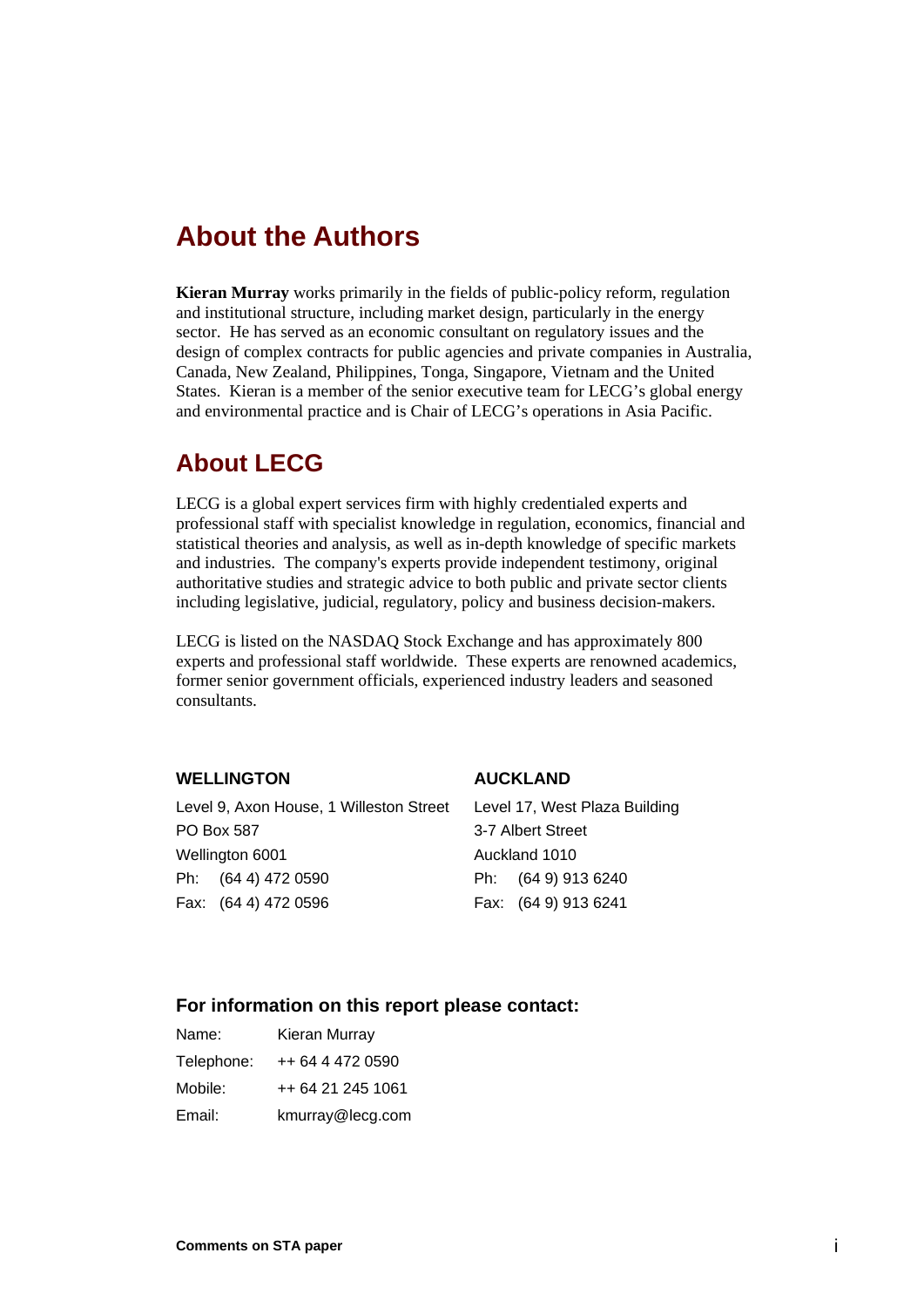## Lecg

## **Table of Contents**

| 1              |            |                                                                      |  |  |
|----------------|------------|----------------------------------------------------------------------|--|--|
| $\overline{2}$ |            |                                                                      |  |  |
| 3              |            |                                                                      |  |  |
| 4              | 4.1<br>4.2 | STA concludes that open access type regulation should not apply in   |  |  |
| 5              |            |                                                                      |  |  |
| 6              |            |                                                                      |  |  |
| 7              |            | STA suggest that the GIC reverse long standing regulatory            |  |  |
| 8              |            |                                                                      |  |  |
|                | 8.1        |                                                                      |  |  |
|                | 8.2        | STA do not establish that regulation is best solution to problem  13 |  |  |
|                | 8.3        |                                                                      |  |  |
|                | 8.4        |                                                                      |  |  |
| 9              |            |                                                                      |  |  |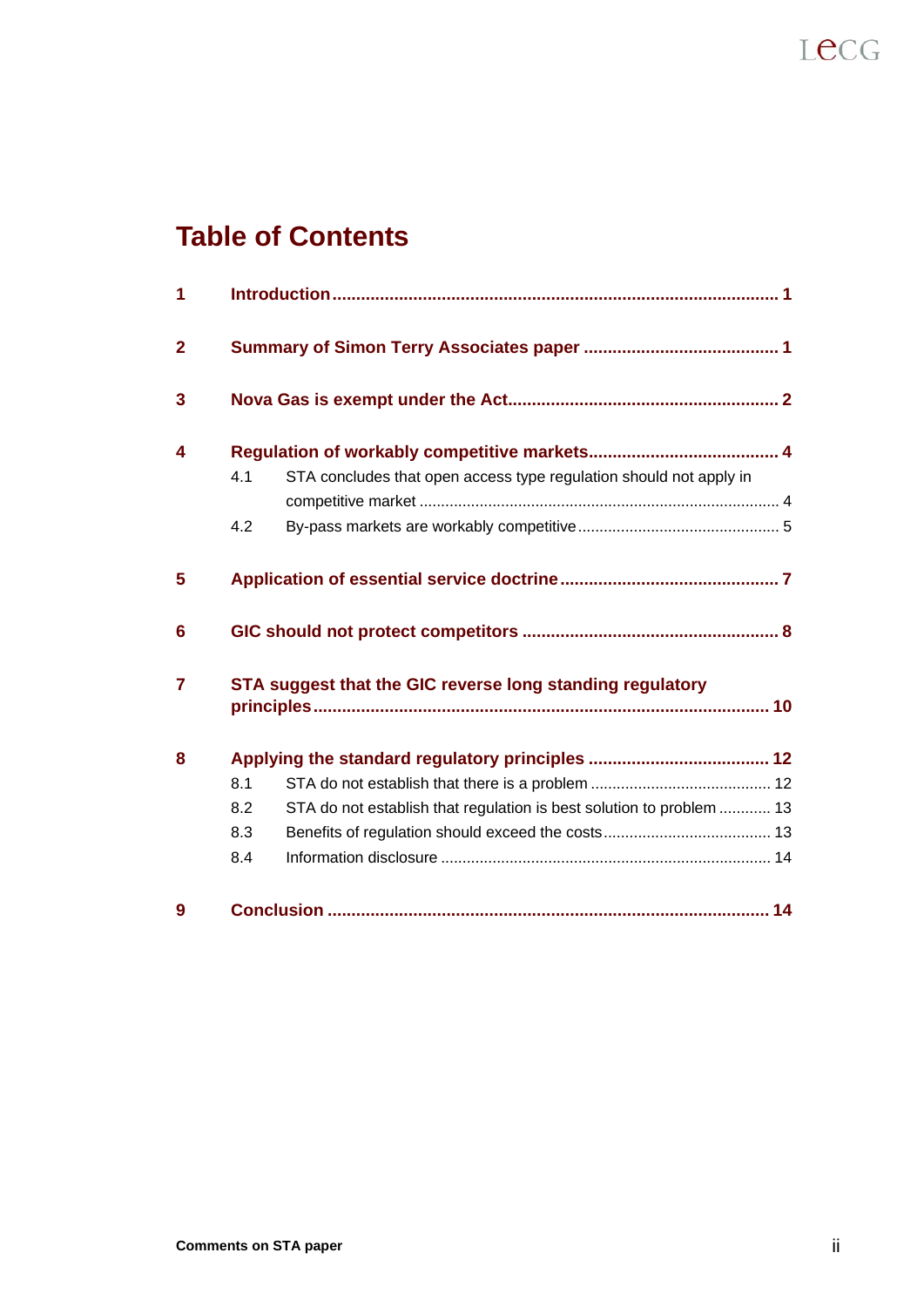## **1 Introduction**

This report comments on the review by Simon Terry Associates Ltd (STA) of the extent to which gas market governance arrangements ought to apply to 'private gas distribution networks'. The STA paper, 'Application of Gas Governance Arrangements to Private Networks', was prepared for the New Zealand gas industry regulator, the Gas Industry Company (GIC).

My report focuses primarily on the implications of the STA paper for the regulation of Nova Gas Limited.

## **2 Summary of Simon Terry Associates paper**

The main conclusions by STA are summarised in the introduction to its report (pages 1 to 3) and in its final section 'Summary of Main Points of Principle' (pages 50 to 53). These findings include the following views:

- There is no distinction between "private networks" and other networks in the Gas Act.
- Exemptions of certain private networks from information disclosure in 1997 and from price control in 2004 do not provide helpful precedents.
- Competitive pressure from bypass networks is a relevant consideration and might justify a time limited exemption, subject to revocation with due notice.
- The "essential facilities doctrine" needs rethinking in markets where a bypass network has entered; in the long run, the bypass network and the previous incumbent ought to be treated jointly as an essential facility for regulatory purposes.
- There are potential opportunities to game at the boundary between networks which are subject to regulation and those which are not.
- A private network would need to show clear evidence of a significant compliance burden, together with no detriments to effective functioning of the gas market as a whole, to justify an exemption from regulations such as information disclosure, registry participation, and inclusion in industry reconciliation and allocation procedures.

On the basis of these arguments, STA conclude that:

- Merchant pipelines can be provisionally exempted from access and dispute resolutions regulations involving third-parties, but other aspects of reconciliation rules are best applied industry-wide.
- Private merchant distributors should not be exempt from regulations specifying standard terms and conditions.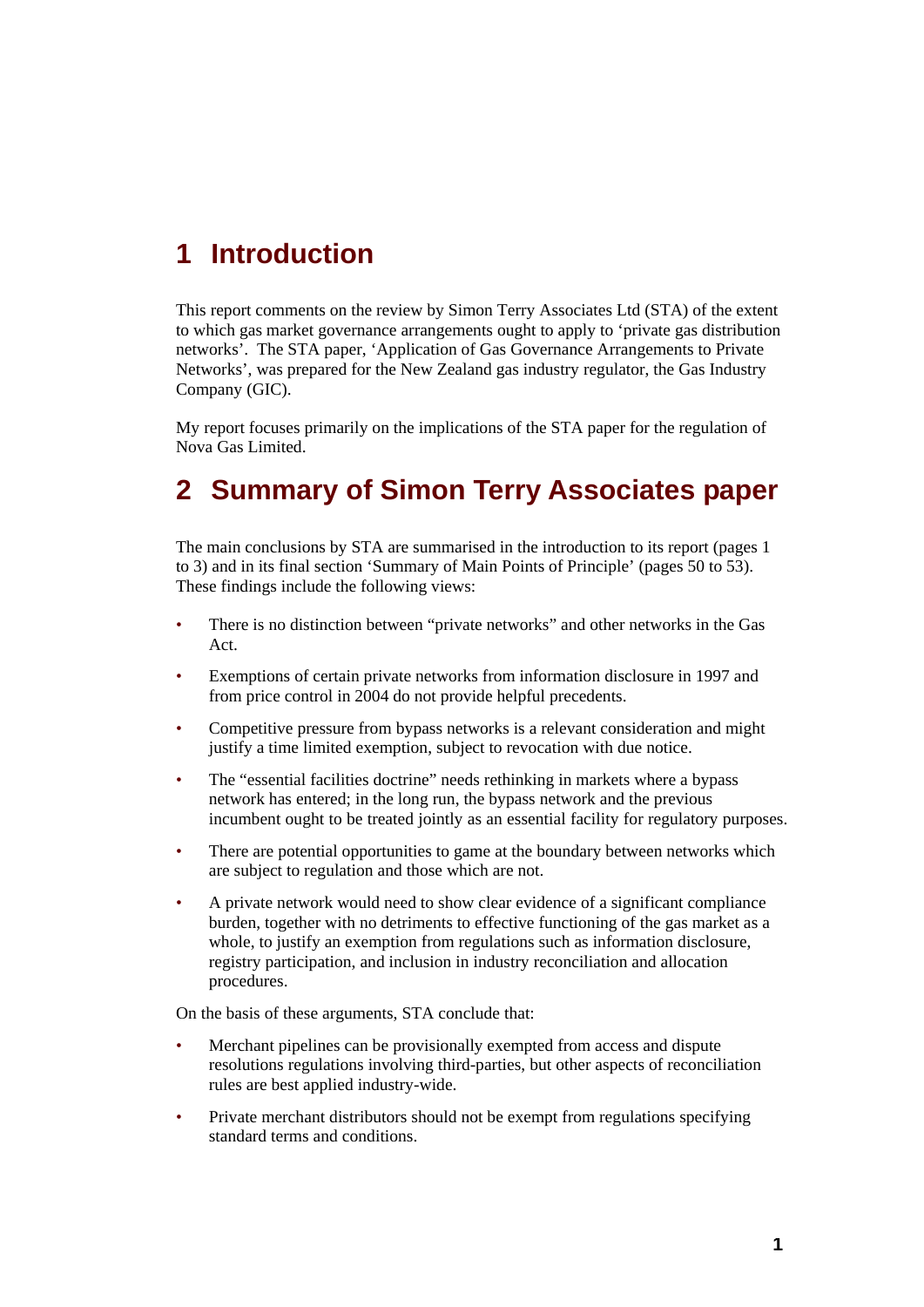- Bypass operators need not be subject to price cap regulation, but the control regime needs to address spillovers from bypass markets to the wider population of gas customers.
- All industry participants should have to provide information to the central registry to compile accurate industry-wide statistics.
- All suppliers with potential market power should be subject to a mandatory disclosure regime with respect to standard terms and model contracts and detailed customer meter records.
- Merchant pipelines should not generally be exempt from unaccounted for gas reporting, notwithstanding the absence of multiple system users.

In the comments that follow, I address each of these main points of principle advocated by STA and show that the conclusions reached by STA do not provide a sound basis for the GIC to consider whether to remove the exemption from access regulation of Nova Gas.

## **3 Nova Gas is exempt under the Act**

In the introduction to their report, STA say that there is "no distinction between 'private networks' and others appears in the Gas Act…". Further, at page 50, STA say:

*Customer-owned private systems will appropriately be exempted from a wide range of regulatory requirements on the basis that no exploitation of market power at the expense of acquirers is in prospect, and no issues of competitive neutrality are at stake. In the Gas Act 1992, these systems are not defined as "industry participants" and hence lie outside the governance arrangements set up under the Act.* 

By those statements, STA appears to say:

- The Gas Act does not distinguish between open-access and "private" (or bypass) networks.
- "Customer-owned private systems" (that is, private networks that are owned by customers) are not captured by the Gas Act at all.

I am advised by legal counsel for Nova Gas, that STA has misdirected itself as to the correct legal position under the Gas Act. In this section, I summarise my understanding of the legal position.

The relevant definitions in the Gas Act are as follows:

*distribution system means all fittings, whether above or below ground, under the control of a gas distributor and used to distribute gas from—*

*(a) the boundary of the gasworks or gate station outlet flange supplying gas for distribution; or* 

*(b) the outlet of the container in which gas for distribution is stored—*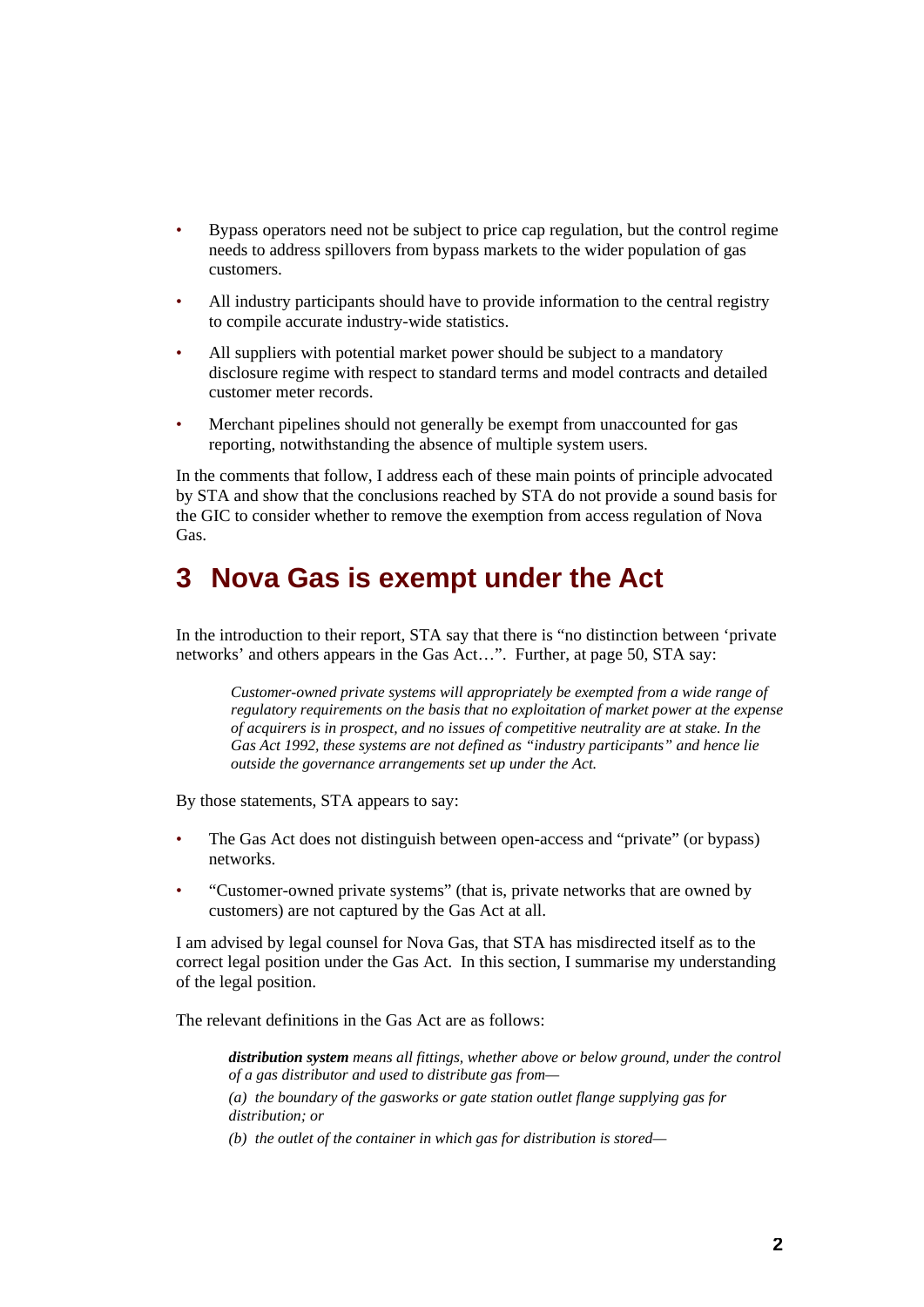*to the outlet of the gas measurement system of the place at which the gas is supplied to a consumer or gas refueller (or, where no such gas measurement system is provided, to the custody transfer point of the place at which the gas is supplied to a consumer or gas refueller); and, for the purposes of any regulations made under section 54 of this Act relating to odorisation or the measurement of calorific value, includes a gas transmission system* 

*gas distributor means any person who supplies line function services to any other person or persons* 

#### *industry participant means—*

- *(a) a gas retailer:*
- *(b) a gas distributor:*
- *(c) a gas producer:*
- *(d) a pipeline owner:*
- *(e) a gas wholesaler:*

*(f) a person who purchases gas directly from a gas producer or gas wholesaler or on any wholesale gas market:* 

*(g) a service provider appointed under any gas governance regulations:* 

*(h) a gas metering equipment owner:* 

*(i) a data administrator that provides data administration services to the gas industry,—* 

*but does not include the industry body or the Commission (even to the extent that the industry body or the Commission may be acting as a service provider after an appointment under gas governance regulations)* 

#### *line function services means—*

*(a) The provision and maintenance of pipelines for the conveyance of gas:* 

*(b) The operation of such pipelines, including the assumption of responsibility for losses of gas* 

*pipeline owner means a person that owns pipelines for the conveyance of gas* 

The definition of "pipeline owner" captures any person "that owns pipelines for the conveyance of gas". On that basis, anyone who owns a gas pipeline (including the "customer-owned private systems" referred to by STA) is an *industry participant.*

The term "pipeline owner" is meant to be a generic term, capturing all gas pipelines, for use in circumstances where the Gas Act is intended to apply across the board (see for example part 5, section 55 of the Act).

Where the Gas Act is only intended to apply to open-access networks, the term "gas distributor" is used instead of "pipeline owner". A "gas distributor" is someone who supplies "line function services *to any other person or persons*". Two good examples of where this distinction is material are the reconciliation and switching rules. Those rules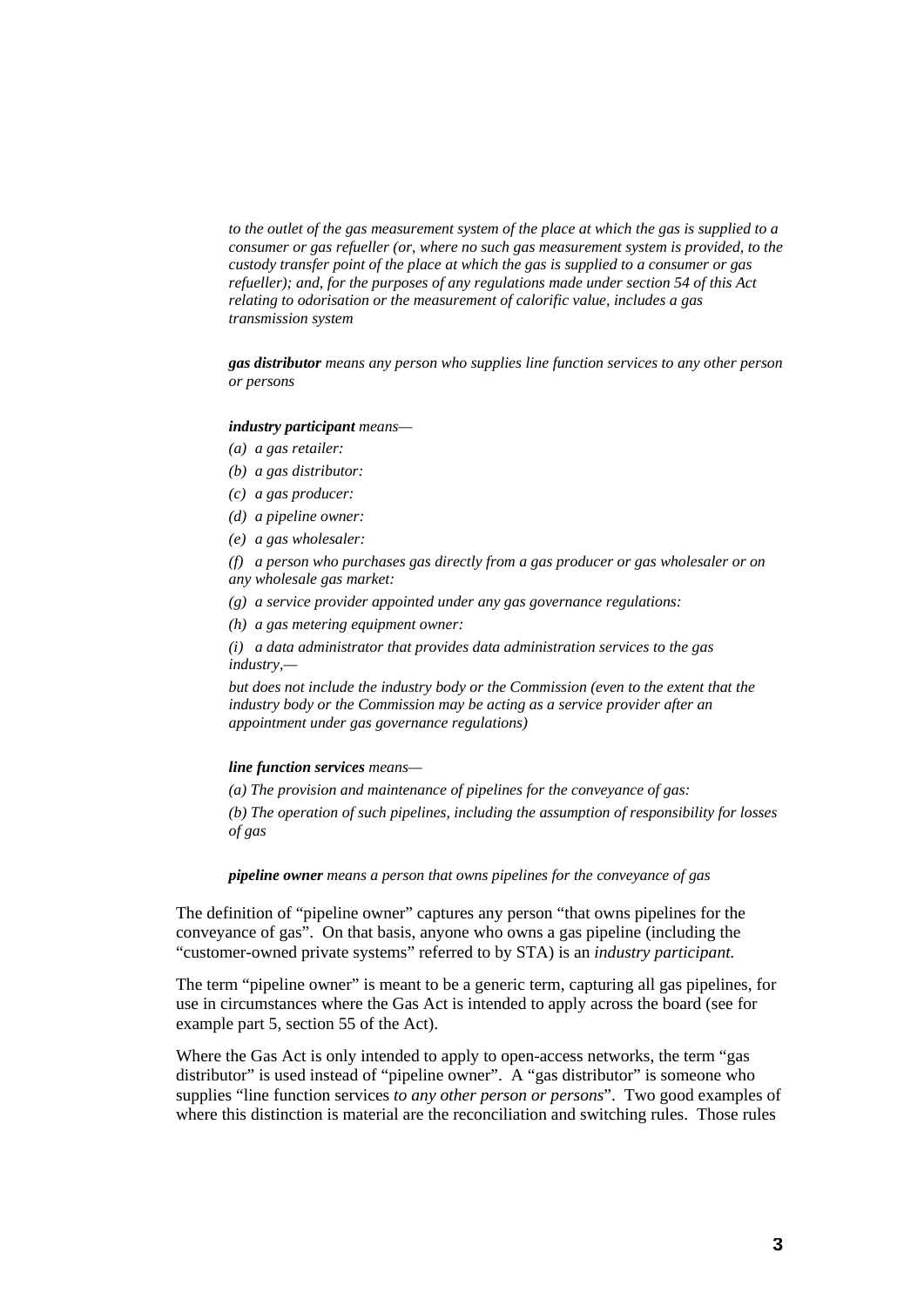govern activity on distribution systems, which by virtue of the Gas Act, are gas pipelines "under the control of a gas distributor".

In its capacity as a bypass network operator, Nova Gas is not a "gas distributor". Nova Gas provides line function services to itself, not to other people. The only gas that passes through Nova Gas' private networks is owned by Nova Gas. That interpretation is consistent with the general scheme and purpose of the relevant parts of the Gas Act and the reconciliation and switching rules, which are designed to deal with issues arising on open access/multi-retailer networks.

It follows that:

l

- STA wrongly conclude that the existing legislative framework treats open-access and private networks as the same thing.
- STA wrongly conclude that "customer-owned private systems" fall outside the ambit of the Gas Act.
- In its capacity as a bypass network operator, Nova Gas is not captured by the reconciliation and switching regulations, to the extent that those regulations affect "gas distributors".

## **4 Regulation of workably competitive markets**

#### **4.1 STA concludes that open access type regulation should not apply in competitive market**

At table 1 and table 3 in their report, STA explain that there would be a clear basis for exempting private networks subject to workable competition from most aspects of access regulation. The STA report uses the terms "full competition" and "workable competition". During the GIC workshop held on 31 March 2009, Dr Bertram confirmed that the appropriate test was 'workable competition', which is the standard applied by the New Zealand Commerce Commission (and similar agencies in other jurisdictions).<sup>1</sup>

 $1$  The concept of workable competition was first enunciated by economist J.M. Clark in 1940. He argued that the goal of policy should be to make competition "workable," not necessarily perfect as perfect competition does not exist in any market. All bodies which administer competition policy in effect employ some version of the concept. Glossary of Industrial Organisation Economics and Competition Law, compiled by R. S. Khemani and D. M. Shapiro, commissioned by the Directorate for Financial, Fiscal and Enterprise Affairs, OECD, 1993.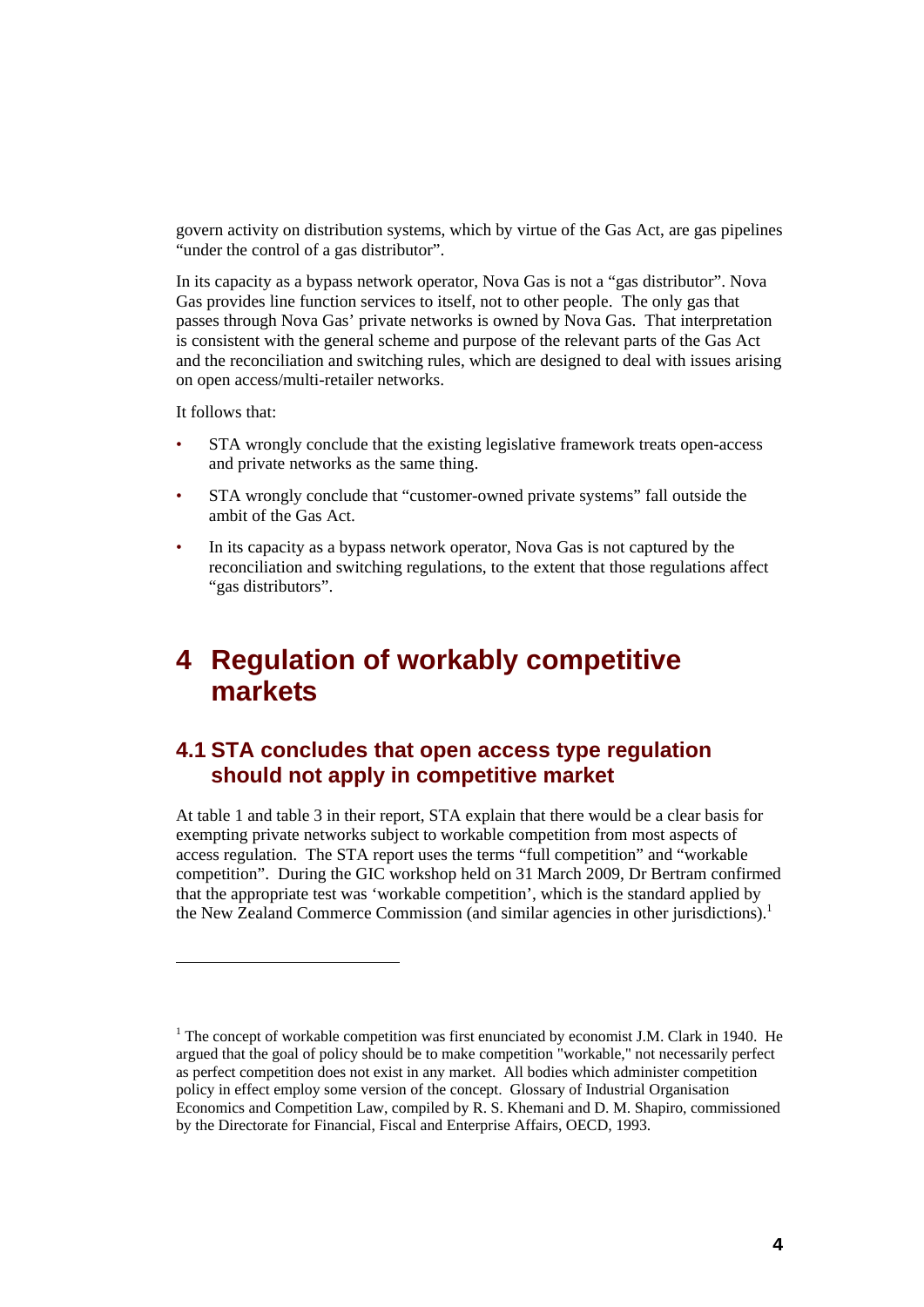This conclusion, that gas networks subject to workable competition should generally be exempt from access regulations, is uncontroversial.

The exceptions listed by STA, to the conclusion that pipelines in workably competitive markets should not be subject to access regulation, were regulation required for gas safety purposes and any information disclosure regulation required for the purposes of monitoring market performance. The observation that all gas networks should be subject to safety regulations is not disputed. I comment on information disclosure further below.

#### **4.2 By-pass markets are workably competitive**

As acknowledged by STA, the Commerce Commission found in its 2004 Gas Control Inquiry that:  $2^2$ 

*The immediate areas where a bypass operator is competing with the incumbent have been placed in a discrete market. In these markets the Commission considers that there is strong evidence of vigorous competition for industrial and commercial customers.* (paragraph 13.11)

And

l

*The Commerce Commission considers that Nova Gas faces workable or effective competition in the market where it provides gas services. That is, competition is not limited in this market.* (paragraph 18.23)

STA appear to invite the GIC to set aside the conclusions of the Commerce Commission Inquiry and to adopt a view that competition is limited in bypass network markets. STA conclude that an in-principle exemption from broad areas of regulation is not appropriate "except in the unlikely case of full competition…" (page 30) and "sweeping exemptions ought not to be available to 'industry participants' so long as the gas distribution sector remains an arena of limited competition" (page 46).

STA do not provide empirical evidence or analysis to support its view that, contrary to the Commerce Commission's findings, competition is limited in the bypass markets which Nova Gas operates. Rather, STA classify Nova Gas as operating in a duopoly market (a market with two suppliers, in this case, gas distribution networks) and seem to infer that because the market contains just two suppliers competition is limited. That is, STA appear to view competition between gas networks within a structure-conductperformance paradigm. The structure-conduct-performance paradigm asserts a

 $2^2$  Gas Control Inquiry – Final Report, November 2004

http://www.comco.govt.nz/RegulatoryControl/GasPipelines/ContentFiles/Documents/Public%20 Version%20Final%20Report%2029%November%202004.pdf, paragraph 13.11.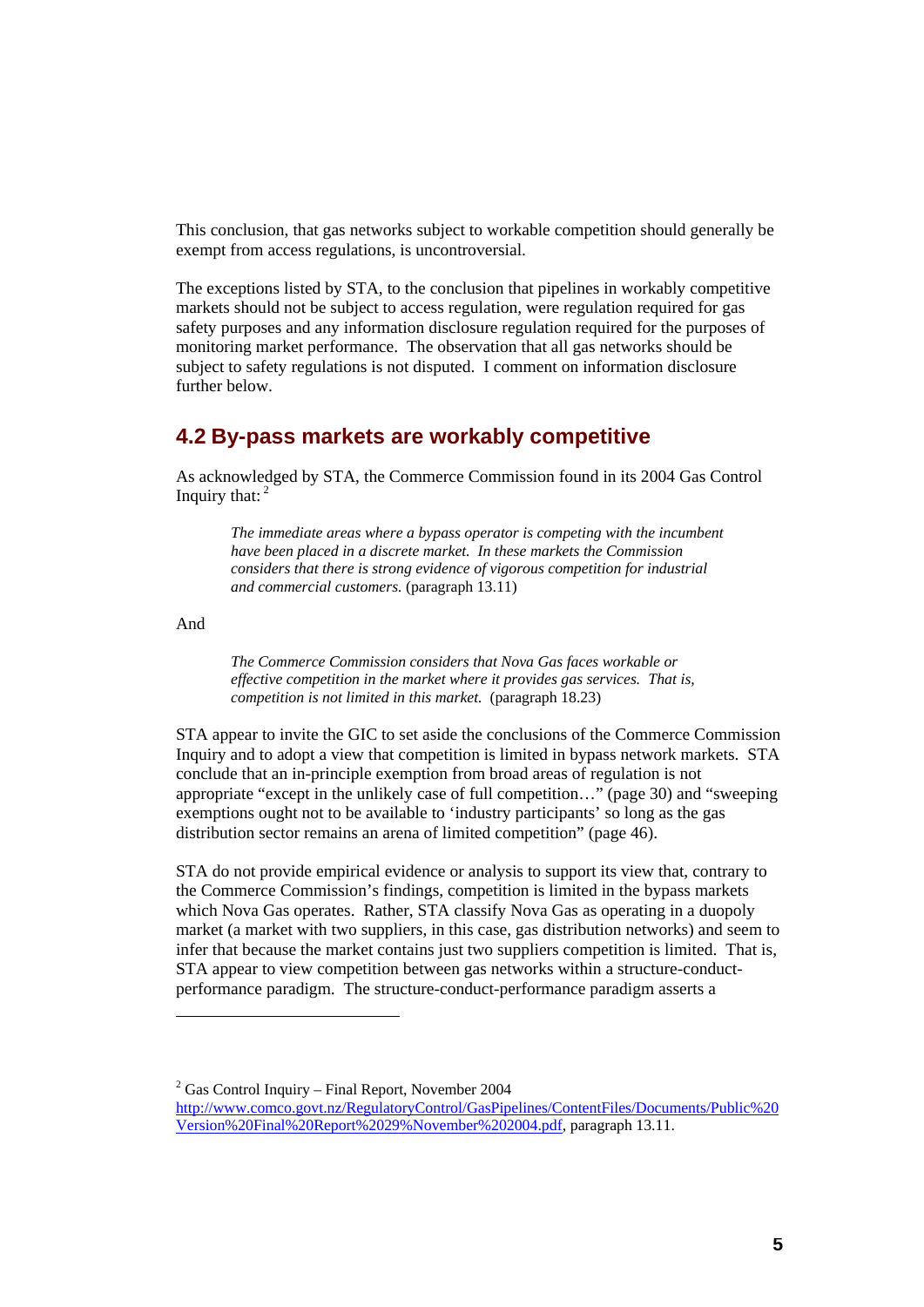relationship between market structure (as indicated by the number of existing suppliers in the market) and supplier conduct (e.g, price), which in turn determines market performance (consumer welfare).

However, the structure-conduct-performance paradigm is deficient; it is based on an incorrect understanding of the concept of competition. Competition is a dynamic process of entrepreneurship, not a static state of equilibrium. The number of suppliers (even if the number is one) in the market says little about the underlying competitive force at work in that market. There is no theory in modern economics that allows us to deduce from the observable market structure data conclusions about the degree of competition in a particular market.

The New Zealand Commerce Commission is not alone in rejecting the structureconduct-performance paradigm for assessing market power in gas networks. The Australian Productivity Commission, in its *Review of the Gas Access Regime*, for example found that:<sup>3</sup>

*The existence of gas pipelines that exhibit natural monopoly characteristics is insufficient to conclude that these pipelines have enduring market power which can be misused. Consideration needs to be given to the nature of the demand characteristics for the services of pipelines of a number of competitive forces and factors can impact on demand and constrain market power.* 

#### And

 $\overline{\phantom{a}}$ 

*Distribution networks have natural monopoly characteristics. The scope for distribution network owners to exercise market power arising from such characteristics can be constrained by a number of factors, including the availability of other fuel and energy substitutes. The extent to which market power is constrained differs across networks. A network owner servicing a new market (or one in which use is low) generally has little market power.*

The GIC is not an expert competition body and should be very cautious before adopting the approach recommended by STA, which rests on an assertion that the Commerce Commission erred in its Gas Inquiry findings. As the GIC has not undertaken any analysis of competition in the bypass markets it has no basis for setting aside the Commerce Commission findings. The presumption for the GIC should be that there is workable competition in the gas bypass markets and therefore that Nova Gas should be exempt from open access type regulation.

<sup>3</sup> The Australian Productivity Commission, *Review of the Gas Access Regime*, Inquiry Report No 31, 11 June 2004.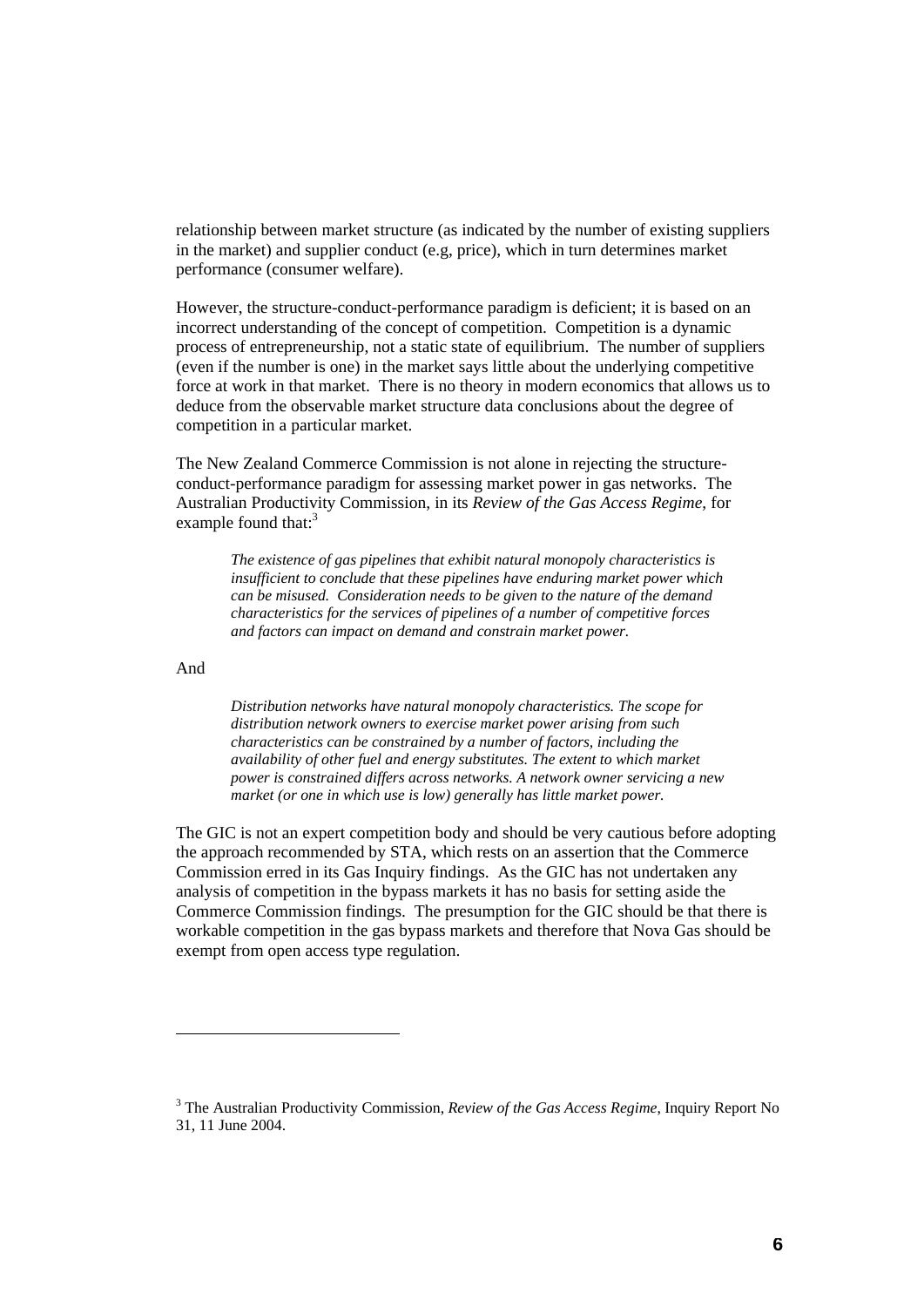## **5 Application of essential service doctrine**

In contemplating bypass markets, STA claim that the "essential facilities doctrine" "losses its clarity" (page 18). STA concludes that the "doctrine arguably implies a joint regulatory obligation on both network owners" (page 20). STA reach this view by misinterpreting the doctrine and its implications.

The essential facilities doctrine holds that where a firm controls an essential facility or an essential input product, it may in certain circumstances be required to supply that product, or access to that facility, at a 'competitive price'. The essential facility doctrine is more common in overseas jurisdictions than in New Zealand and it is not clear that the New Zealand courts have, as yet, adopted the doctrine.<sup>4</sup>

The New Zealand High Court has however reviewed the factors that would need to be present before the doctrine would apply.<sup>5</sup> The first of these factors is that "in order for a facility or input product to be considered 'essential' it must not be practically duplicable, there must be no close substitutes for the facility or input, and it must be a necessary facility or input for competition in the pleaded market". The second condition is that the defendant firm must control the facility or input.

The first condition is clearly not met in bypass markets; a close substitute exists (the other pipeline) and the pipeline is evidently duplicable. The Nova Gas network in bypass markets therefore is not an essential facility in terms of the "essential facilities doctrine". The circumstances that might justify extending access regulation do not exist and a prima facie case exists for removing regulation from the currently regulated network.<sup>6</sup>

There are precedents in New Zealand and Australia for removing regulation where competition or other market changes mean that an owner of a facility no longer has substantial market power. For example, the Australian gas code stipulates that a pipeline cannot be subject to access regulation (to any extent) unless *all* of the following factors apply:

l

<sup>&</sup>lt;sup>4</sup> Justice Clifford J, *Commerce Commission v Bay of Plenty Electricity Limited*, High Court of New Zealand, CIV-2001-485-917, paragraph 395.

<sup>&</sup>lt;sup>5</sup> Justice Clifford J, ibid, paragraph 388.

<sup>&</sup>lt;sup>6</sup> Section 43ZN specifies that among the "other" objectives for the GIC in recommending regulation is to facilitate "access to essential infrastructure" (section 43ZN(b)(i). As the Nova Gas networks are not essential infrastructure, its not at all clear what objective the GIC would be pursuing were it to follow the approach recommended by STA.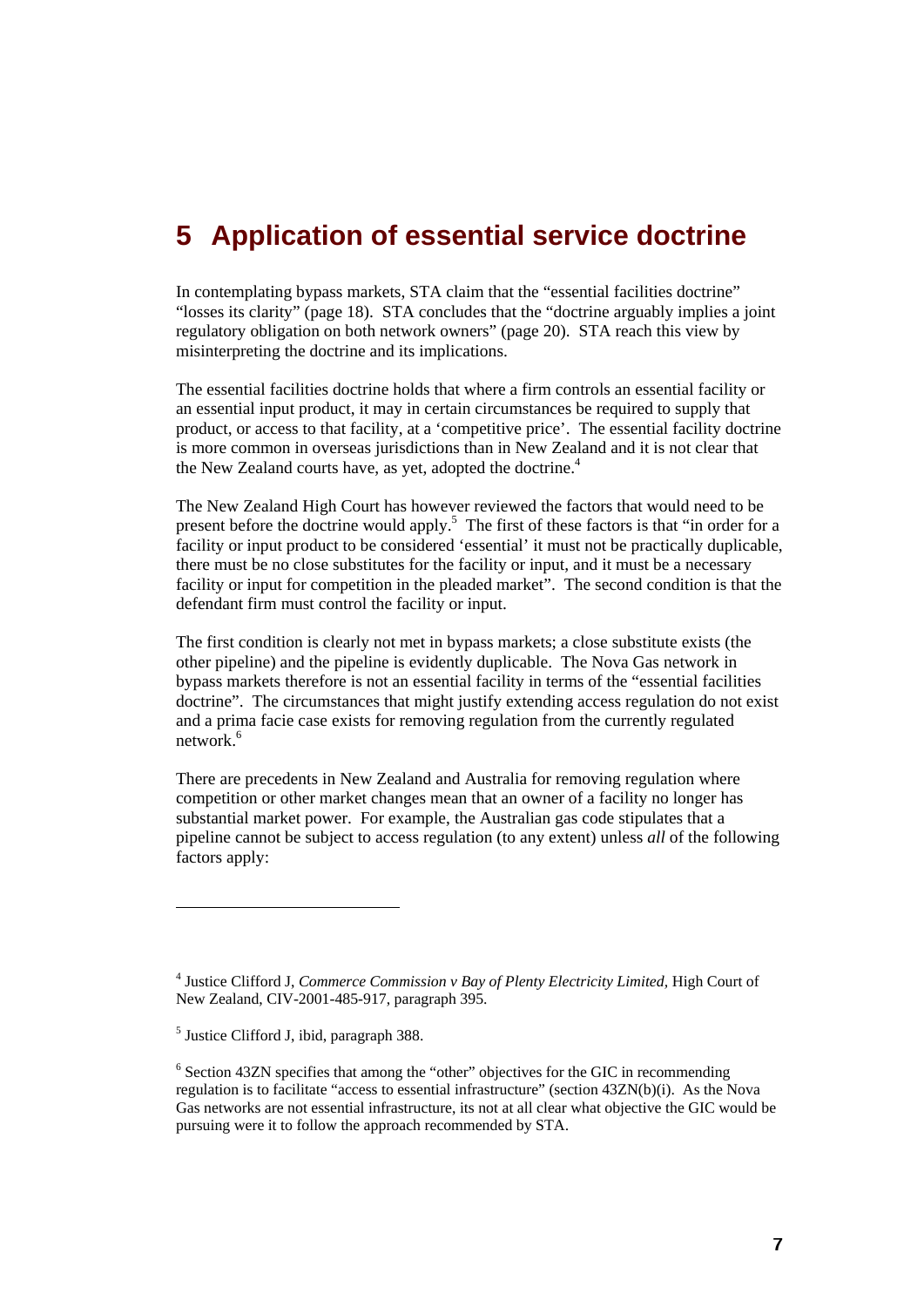- *(a) that access (or increased access) to Services provided by means of the Pipeline would promote competition in at least one market (whether or not in Australia), other than the market for the Services provided by means of the Pipeline;*
- *(b) that it would be uneconomic for anyone to develop another Pipeline to provide the Services provided by means of the Pipeline;*
- *(c) that access (or increased access) to the Services provided by means of the Pipeline can be provided without undue risk to human health or safety; and*
- *(d) that access (or increased access) to the Services provided by means of the Pipeline would not be contrary to the public interest.*

These provisions create an obligation on the Minister to be satisfied, on a case-by-case basis, that the benefits of retaining any aspect of regulated access would outweigh the costs, otherwise the regulation is removed. The Australian decisions show examples where, even in circumstances where it is not economic to replicate a gas pipeline, the access regime fails to meet all of the above conditions and the access regime is revoked.<sup>7</sup> We are not aware of any example where access regulation has been expanded to cover new entrant pipelines in bypass markets, as proposed by STA.

Similar regimes apply to telecommunication access in New Zealand and Australia; if elements of the network are subject to workable competition, access regulation is removed.

STA would have the GIC adopt the opposite approach to the now well established regulatory practice in Australia and New Zealand of removing access regulation where market power has diminished. There is no precedent in either New Zealand or Australia for the STA approach and the GIC should be loath to expand regulation in such an unexpected and unprecedented manner.

### **6 GIC should not protect competitors**

l

STA is concerned that private networks might not face some costs (regulatory or otherwise) which are incurred by an open access network. STA suggest that this (presumed) cost difference allows "the bypass entrant to enjoy a perpetual right to freeride" (page 20) and that this implies a "regulatory requirement for the merchant network

<sup>&</sup>lt;sup>7</sup> See examples at http://www.ncc.gov.au/publication.asp?publicationID=204&sectorID=6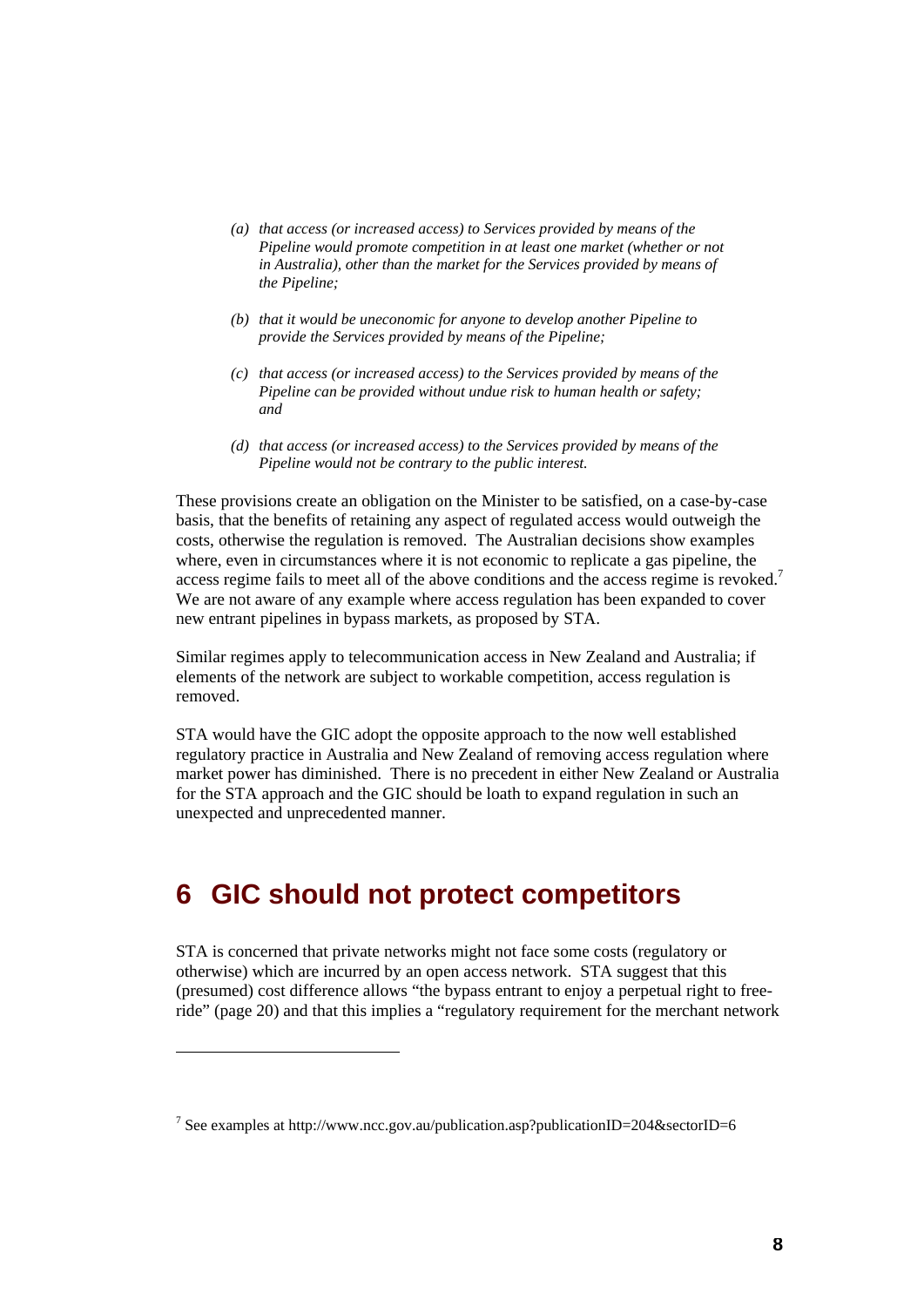to subject its customers to a levy matching that applying on open-access network" (page 24).

STA appear to reach this conclusion through two lines of argument. The first seems to be a belief by STA that bypass is inefficient: "In an ideal world, fully-informed access price regulation would hold the price of network services down to the threshold level at which bypass entry is unprofitable..." (page 21). $8$  The GIC should reject this line of logic. The GIC should not place itself in the position of judging the business model implemented by Nova Gas. It would be wholly inappropriate for a regulatory body partly comprised of industry participants to attempt to regulate to exclude commercial opportunities advanced by competitors. Any regulator must also have serious doubts about its ability to 'second guess' market developments – economic history, and New Zealand history in particular, is littered with examples of supposed natural monopolies which retained market power after technological, demand or other changes only because of regulated barriers to entry.

The second line of logic seems to be that Nova Gas gains some form of unfair advantage from not being regulated. STA argue that the "costs of securing competitively neutral access to customers for competing gas retailers" (page 24) should be shared across all customers, even those who are served by private networks. Such a requirement would be fundamentally at odds with competition policy in New Zealand (and elsewhere). The purpose of competition policy is to protect competition; regulation should not be used to assist firms (such as incumbent networks) exposed to competition. Nova Gas has no duty to aid competitors by providing them with a helping hand.<sup>9</sup>

If existing regulation imposes unnecessary costs on open access networks, then the GIC should work to reduce those costs, not try to offset those regulatory errors by imposing higher costs on entities not currently regulated.

l

<sup>&</sup>lt;sup>8</sup> STA does recognise that in the real world, bypass entry can result in positive gains, but these potential gains arise, according to STA, because of information asymmetries and an aversion to regulatory control.

<sup>9</sup> The case most often cited is the United States *Olympia Equipment Co v Western Union Telegraph Co* 797 F 2d 370 (1986); this case was been cited in *Telecom v Clear Communications,*  for example, where the Court said that a firm does not have to "hold an umbrella over inefficient competitors" (at paragraph 402).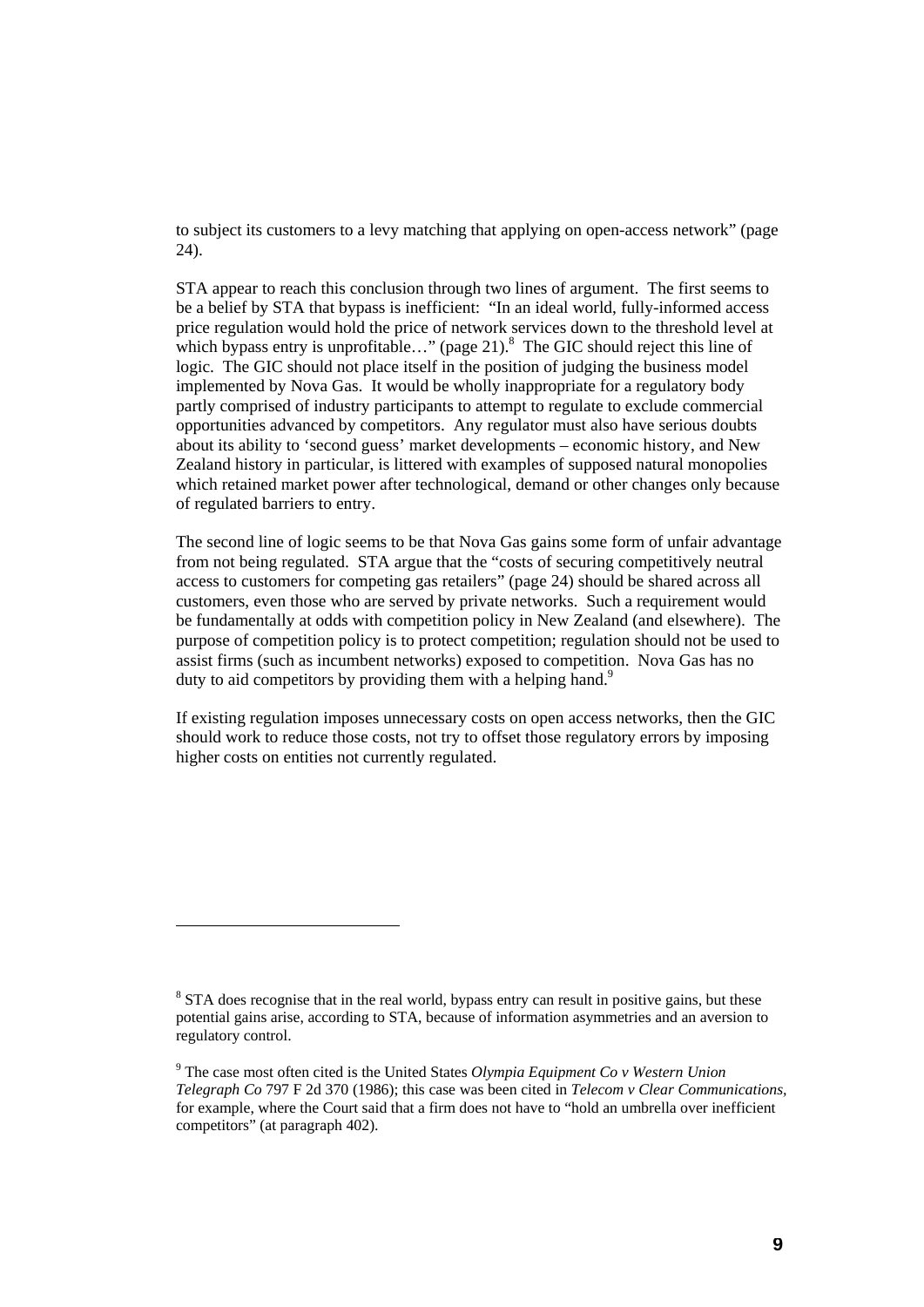## **7 STA suggest that the GIC reverse long standing regulatory principles**

In the introduction to their report, STA state that:

*To justify an exemption there would have to be clear evidence of a significant compliance burden, together with no detriments to the effective functioning of the gas market as a whole from giving private networks privileged status with respect to matters such as (e.g.) information disclosure, registry participation, and inclusion in the industry reconciliation and allocation procedures.* (page 2)

The basis for this statement is unclear. Were STA correct in terms of the key principles discussed above – that is, if we were to accept that bypass markets were not workably competitive, that the essential services doctrine requires competing networks to be regulated, and that regulators should protect competitors rather than competition – this combination of ideas would still not provide a foundation for the quote above. STA are inviting the GIC to reverse long standing regulatory principles.

Regulations developed by the GIC cut across the general principle that private ownership (in this case of pipeline assets) entitles firms to transact, or to decline to transact, on whatever terms and conditions they see fit. In economics and in law considerable weight is attached to protecting property rights. Constitutional protection against the taking of property dates back at least as far as the Magna Carta in 1297. Section 29 of the Magna Carta held that:

*"No freeman shall be disseised [i.e., deprived] of his freehold … but by lawful judgment of his peers or by the law of the land …"* 

As evident from this quote, property rights are not absolute, a point which is discussed below. However, the general principle that ownership entitles firms to transact on mutually acceptable terms is embedded deeply in the institutions of a modern economy because it is the engine for economic growth and enhanced economic well-being. Voluntary exchange with secure property rights ensures that decision rights over resources tend to be acquired by those who value them, and individuals who value then most will be those who have specific knowledge and abilities relevant to the exercise of the right. Decision-makers benefit from increases in value or bear the consequences of reductions in value resulting from their actions, creating incentives that motivate efficient use of resources.

The general principle in favour of secure property rights is of course subject to important exceptions in both economics and law. For example, the law restricts property rights from being exercised in a manner that impinges on another person's property or the environment more generally. Parliament may also restrict the rights of private owners for public good purposes. Economics recognises that such actions may be welfare enhancing in certain circumstances. The presumption, however, is that private ownership entitles firms to transact, or to decline to transact, on whatever terms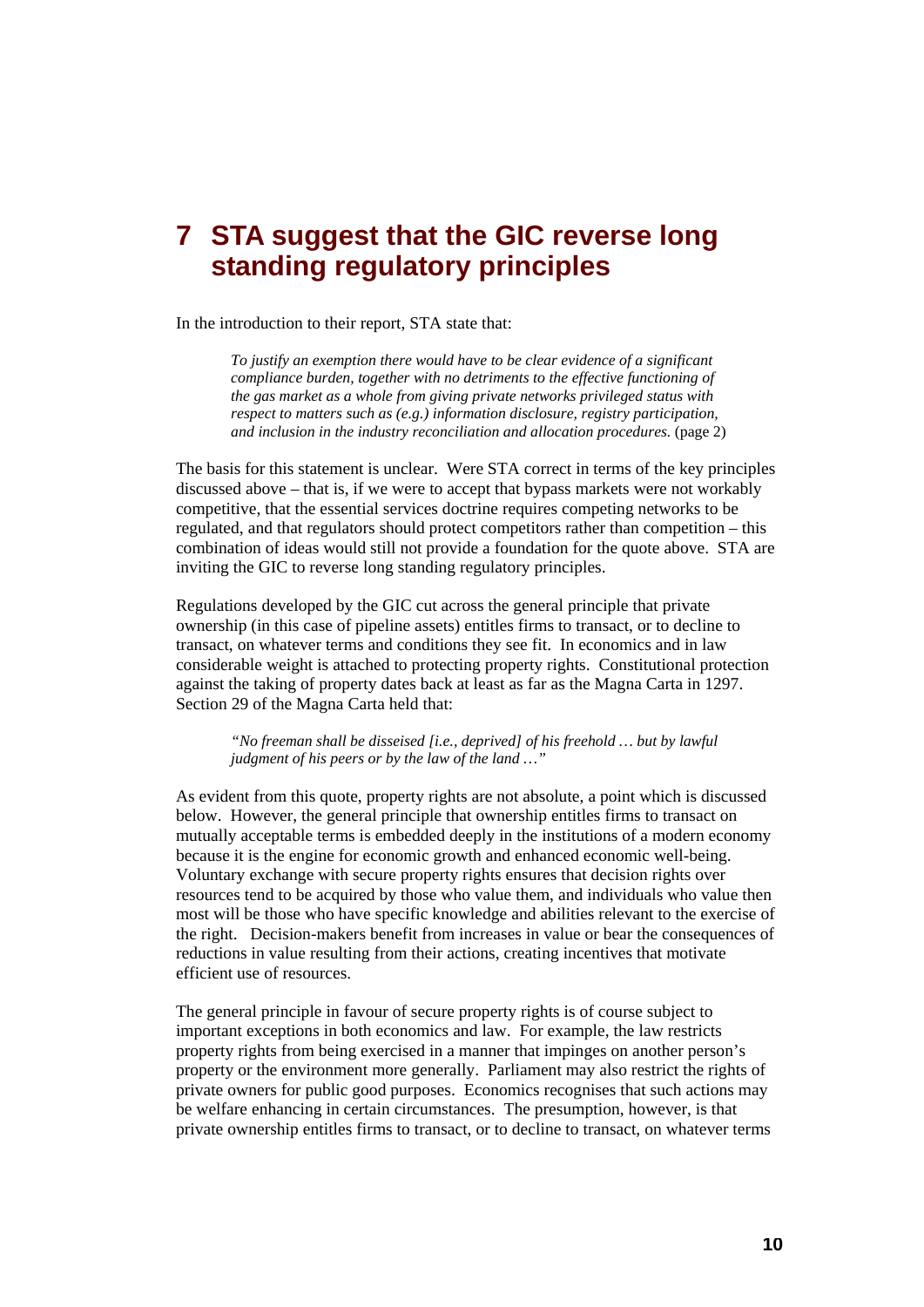and conditions they see fit unless there is a compelling public interest for the state to interfere with these arrangements.

STA invites the GIC to reverse this long standing presumption that a regulatory intervention to maintain or expand the scope of regulation should be justified on the basis that the benefits exceed the costs.<sup>10</sup>  $\overline{STA}$  would shift the onus. Under the STA approach, industry participants would be presumed to be subject to regulation unless an entity could show "clear evidence of a significant compliance burden, together with no detriments to the effective functioning of the gas market as a whole".

The GIC should reject this approach. It should design process and criteria so that regulatory intervention occurs, or is maintained, only in those circumstances in which it is likely that the benefits of regulation outweigh its costs. Not granting an exemption is a decision to extend or maintain a regulatory intervention and hence an exemption should only be declined where there is a clear expectation that the benefits of regulation would exceed the cost.

To establish that the benefits of regulation would exceed the cost (and hence decline an exemption) the GIC should: $^{11}$ 

- State clearly the nature and magnitude of the problem that requires a regulatory intervention.
- Show how the regulatory intervention would better achieve the principle objective relative to other options, including the option of doing nothing.
- Establish that the expected benefits exceed the total cost of regulation (including administrative, compliance, and economic costs), including nonquantifiable costs and benefits.

Measured against these basis tests, the criteria proposed by STA are manifestly inadequate.

l

 $10$  The Government is currently strengthening the requirements on Ministers and departments to prepare Regulatory Impact Statements showing that the benefits of any proposed regulation exceed the costs.

 $11$  For a more developed list of criteria for establishing that the benefits of regulation exceed the costs, see http://www.treasury.govt.nz/publications/guidance/regulatory/impactanalysis/guid-riareqmts-nov08.pdf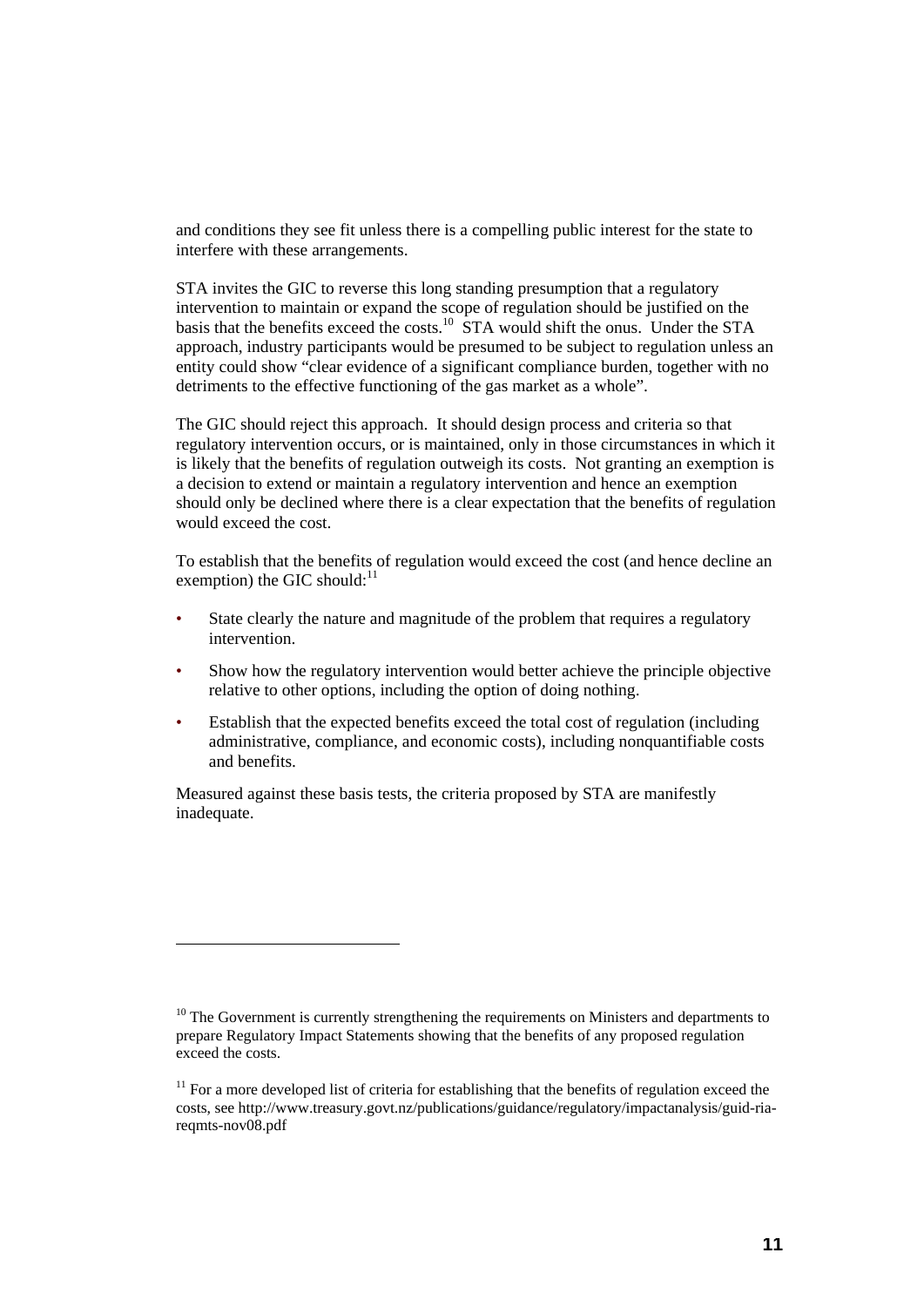## **8 Applying the standard regulatory principles**

#### **8.1 STA do not establish that there is a problem**

In section 8 of their report, STA "work through some possible problems". The "problems" were identified by STA taking a 'blue skies' approach; that is an intellectual exercise of speculating as to what problems might emerge under the existing regulatory structure. Such an exercise might serve a useful purpose for the GIC in terms of identifying possible issues to think about and investigate. It does not provide a basis for extending regulation to Nova Gas.

To date, neither STA nor the GIC have established whether any of the problems identified by STA exist in practice. Nor has STA or the GIC established that if any of the problems do exist, they are of sufficient consequence to warrant regulation. A minimum condition of extending any regulation to Nova Gas, or any other industry participant, is that the regulation would address a clearly identified problem of some consequence.

STA in their consideration of "possible problems" identify four potential "spillover" effects in relation to reconciliation:

1) Direct interconnection:

I understand that currently there is no interconnection between the Nova Gas pipelines and the open access distribution networks that those pipelines compete with. Hence, the first possible problem identified by STA does not exist.

Interconnection of pipeline systems could be a beneficial development from a consumer perspective especially in relation to improvements in security of supply. Commercial interconnection arrangements would be needed to manage metering and allocation issues and would form a part of commercial negotiations of the interconnecting parties and would be subject to the Commerce Act. STA provide no basis for the GIC to intervene in any such negotiations.

2) Switching:

I understand that the assumptions used by STA in relation to the workings of the reconciliation process are incorrect and "gaming" of the process through use of deemed profiles is not feasible under the current regulated reconciliation processes. The standard profile for non TOU consumers is a dynamic residual profile that automatically adjusts for the affects of consumer loads that enter and exit the open access system. Indeed this is required to manage new gas consumers and those that discontinue consumption of gas permanently.

3) Notional gates and UFG: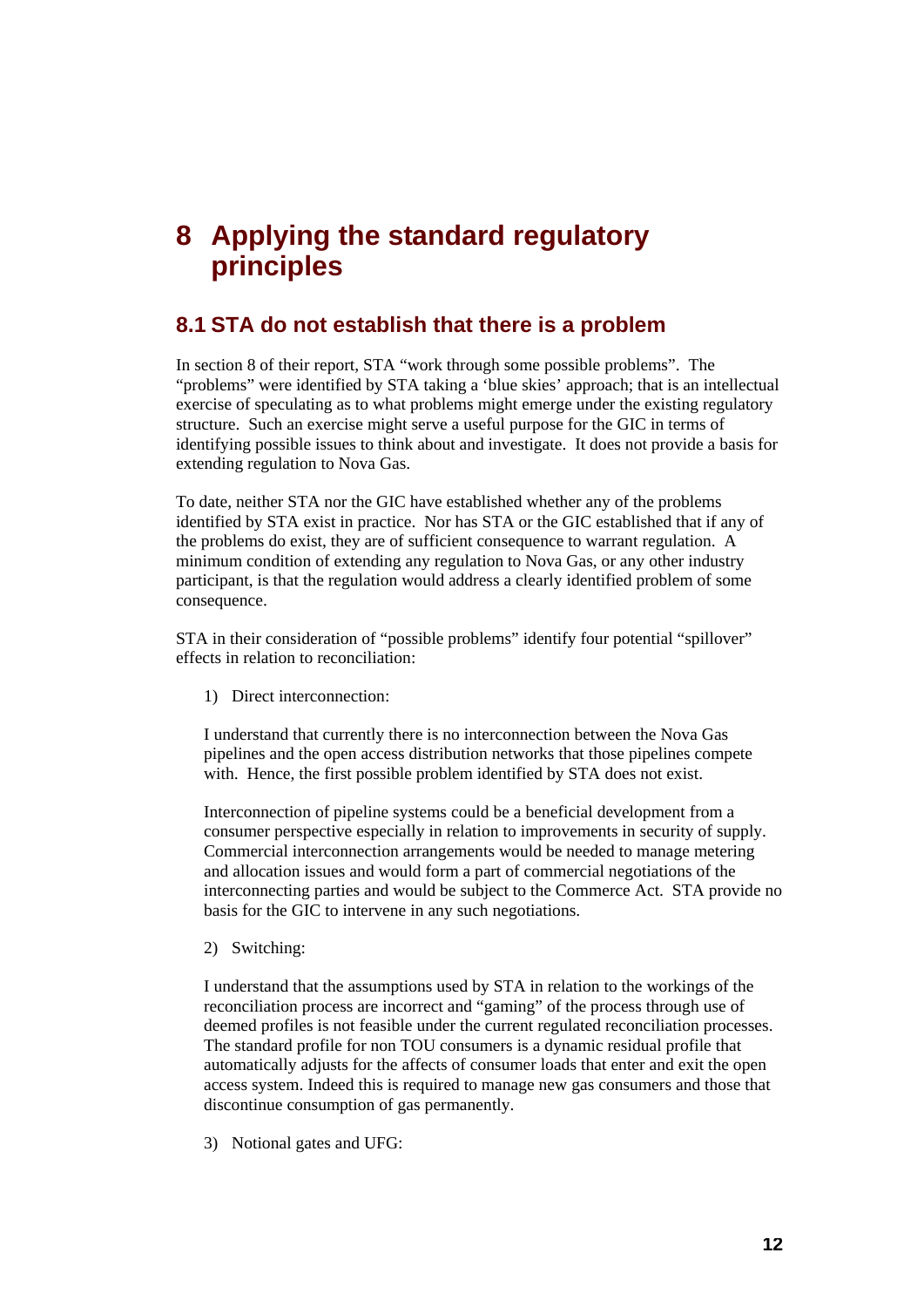I understand that currently there is no supply to consumers through multiple open access delivery points currently. Hence, the problem supposed by STA does not exist.

4) Strategic behaviour by retailers:

What STA label as strategic behaviour of a bypass operator or "gaming behaviour" is not inefficient or disadvantageous to consumers and represents innovation and competition by networks. This is an example of STA proposals protecting competitors rather than competition.

Generally consumers have exclusive supply contracts with retailers. It is possible that future competition may involve multiple retailers supplying the same customer, potentially through connections to multiple networks. From a consumer perspective, such activity would improve security of supply and enhance competition between pipeline owners/retailers. While there may not the commercial arrangements or incentives in place to facilitate this level of competition currently it would not be appropriate for the GIC to raise barriers to such developments given the potential benefits to consumers.

In Section 8.2, STA also raise issues related to contractual barriers to switching away from private bypass network. These are the same contractual terms which the Commerce Commission found had been agreed under "vigorous competition" and are subject to the Commerce Act and the Fair Trading Act. Nova Gas has no ability to prevent or frustrate a customer switching, other than enforcing agreed commercial terms. It was the competition and efficiency issues associated with customer switching issues on the *open access network* that led to the decision to regulate the switching process and not anything related to the existence of bypass networks.

#### **8.2 STA do not establish that regulation is best solution to problem**

It would seem that few if any of the problems identified by STA exist in practice and are of real consequence. If any problems subsequently emerge, the next step by the GIC should be to investigate whether the proposed solution is the best means of resolving that problem. STA do not show that regulating Nova Gas is the best way of resolving the problems it identifies. No other options are investigated; other options include revising or removing aspects of the regulation affecting other pipelines.

#### **8.3 Benefits of regulation should exceed the costs**

Before the GIC proposes to maintain or extend regulation, it should show that the benefits can be expected to exceed the costs. STA do not attempt to quantify any benefits from extending regulation as it proposes. Nor do STA consider the potential costs of regulation: information gathering and dissemination are costly; and the forced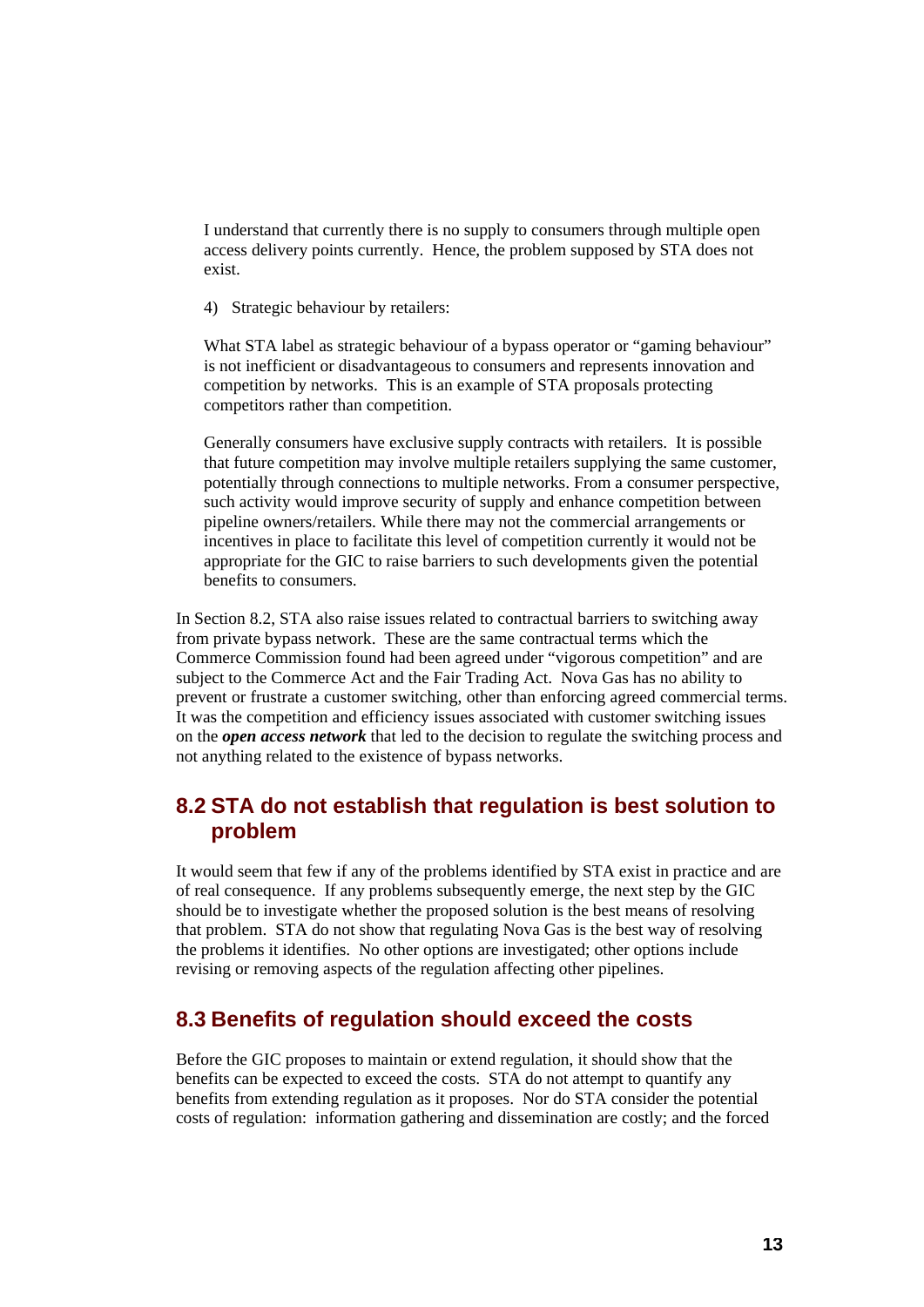release of information that would otherwise be kept confidential can damage incentives to invest and innovate.

#### **8.4 Information disclosure**

STA refer to the Government Policy Statement of April 2008, which includes the Government's policy objective that:

*Good information is publically available on the performance and present state of the gas sector.* 

The GIC must have regard to the GPS; that is, the statement is not a directive to the GIC but the GIC cannot ignore the policy statement and must give it due regard.

STA says that the policy statement "leaves no wriggle-room for exemption of private distribution networks from mandatory information disclosure" (page 45). In fact, the policy requirement is on the GIC to make good information publically available on the performance and present state of the gas sector. To establish a case for requiring Nova Gas (or any other entity to release information) by reference to this policy objective, the GIC would need to:

- Develop performance measures for the gas sector.
- Establish that these performance measures cannot be calculated using publically available information.
- Establish that the chosen performance measures better meet the principle objective than measures that could be calculated using publically available information.
- Show that the benefits of requiring information to be released by private entities to enable the GIC to publish its chosen performance measures exceed the total costs of the regulatory intervention.

STA do not show that the information it believes should be released is needed to develop performance measures of the gas sector, let alone that the release of this information would create a net benefit.

## **9 Conclusion**

The STA report does not establish a sound basis for considering the application of the Gas Governance Arrangements to Private Networks. I understand that Nova Gas is exempt under the Act.

Even if it were not exempt, the regulations should not apply because:

- Nova Gas operates in workably competitive markets.
- The GIC has not established that: